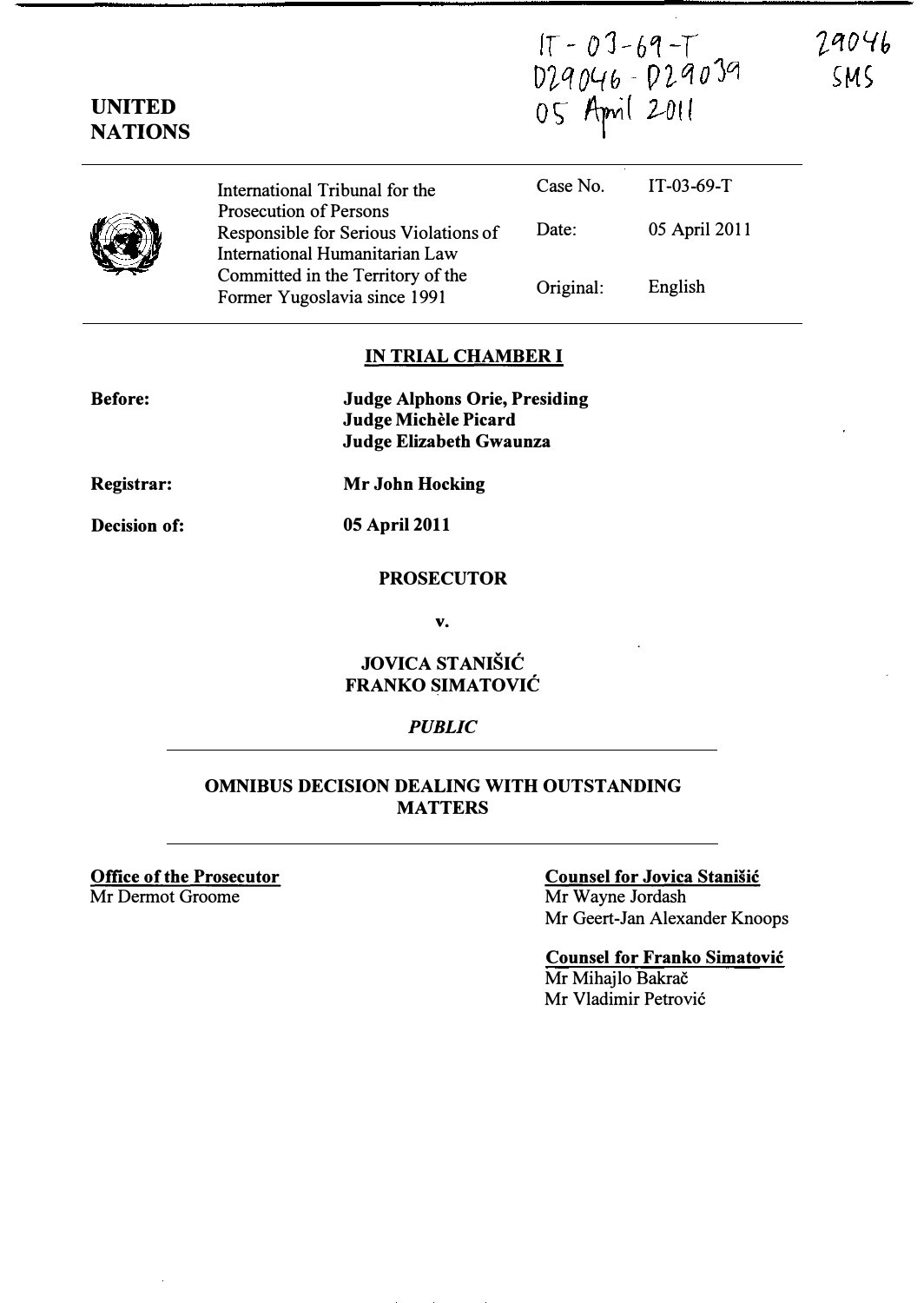1. A housekeeping session was held on 18 February 2011 ("HKS"). Due to time constraints, not all matters could be addressed. Rather than holding a second housekeeping session, following consultation with the parties, the Chamber decided to issue the present omnibus decision in order to deal with all remaining matters of the Prosecution's case.

2. The Prosecution informed the Chamber and the parties by informal communications of 21 and 28 February 2011 that revised versions of exhibits P1601 and P1602 had been uploaded. Having heard of no objections, the Chamber hereby INSTRUCTS the Registry to replace the old versions with the revised ones.

3. In relation to Rule 65 fer number 4263 (a list of employees at the State Security Service), the Chamber had deferred its decision on admission of this document in its " Decision on the Prosecution's Revised First Motion for Admission of Exhibits from the Bar Table" of 3 February 2011, pending submission of a revised translation. The Prosecution has provided a new translation and the Chamber hereby ADMITS the document into evidence under seal, pending the resolution of the protective measures requests currently before the Chamber, and further REQUESTS the Registry to assign an exhibit number to the document and inform the Chamber and the parties of the number so assigned.

4. Witnesses JF-030 and JF-053 testified before this Chamber provisionally in closed session. The Prosecution offered to review the respective testimonies of the witnesses with a view to making submissions on which parts could be made public at a later stage. The Chamber REQUESTS the Prosecution to make such submissions by the end of April 2011.

5. At an informal meeting between the parties and Chamber staff following the HKS, the Stanisic Defence submitted that it withdrew its objections against admission of document MFI P1698 (a statement of Ilija Kojic). Having examined the document, the Chamber finds it relevant and of probative value and ADMITS it into evidence publicly.

6. In relation to document MFI P1688 (an  $11<sup>th</sup>$  Corps Security Department report), the Stanisic Defence objected to its admission into evidence, arguing that it wished to receive further information on the provenance of the document.<sup>1</sup> Previously the Prosecution had submitted that the document had been obtained from the Croatian State Archives on 27 January 2005.<sup>2</sup> The Chamber has not been informed if the Prosecution has provided any further information regarding this

T.11244-11245.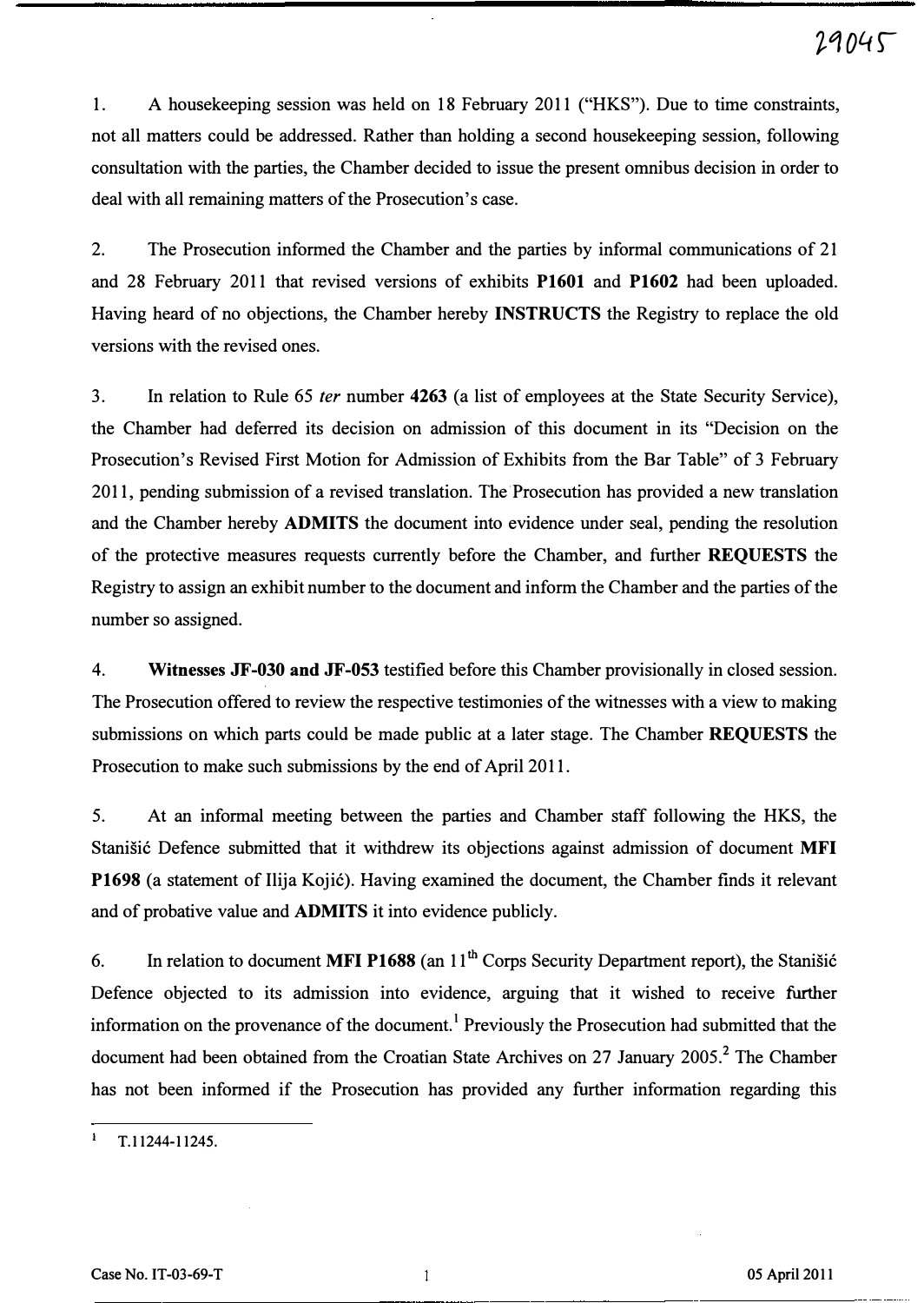document. Nevertheless, the Chamber is satisfied that the document is relevant and of probative value and **ADMITS** it into evidence publicly. The Stanistic Defence may - during its Defence case, should there be one - tender further material rebutting the authenticity or content of this document.

7. Through informal communications on 18 and 28 February 2011, the Prosecution requested that exhibits P1605 and P2495-P2506 be made public. Having examined these documents, the Chamber INSTRUCTS the Registry to change their status to public.

8. In relation to document MFI P1666 (Information chart signed by Witness JF-029), the only outstanding matter was whether it needed to be under seal. Through an informal communication on 28 February 2011, the Prosecution requested that the document be made public. Having examined the document, the Chamber ADMITS P1666 into evidence publicly.

9. In relation to Rule 65 *ter* numbers 1589, 4409, 4475 and 5162 tendered by the Prosecution in its "Prosecution Residual Bar Table Motion for Admission of Exhibits from the Bar Table" of 28 February 2011, the Prosecution submits that the Stanisic Defence does not object to their admission and that the Simatović Defence takes issue with the authenticity of only one of them  $-65$  ter number 4409. The Chamber considers that all four documents have positive indicia of authenticity such as stamps and/or signatures. Additionally, 65 *ter* number 4409 was received from Croatia pursuant to a Request for Assistance ("RFA"). The mere fact that, pursuant to the national law, the Croatian government cannot officially verify the authenticity of this document as it was not produced by a Croatian state body, does not raise any significant doubt as to its authenticity. Further, the Chamber finds all four documents relevant to the issues raised in the Indictment and of probative value. Accordingly, the Chamber ADMITS 65 fer numbers 1589, 4409, 4475 and 5162 into evidence publicly, and **REQUESTS** the Registry to assign exhibit numbers to the documents. and inform the Chamber and the parties of the numbers so assigned.

10. In relation to P1522 (transcript from another case before the Tribunal), the Chamber notes that it raised the issue of its admissibility during the  $HKS$ <sup>3</sup>. The Stanisic Defence at the time asked for a few additional days in order to file a detailed submission presenting its objections. The Chamber has not received it.

11. During the HKS, the Chamber pointed out that the admission of a transcript from another case in this Tribunal is governed by Rule 92 fer and that the Prosecution has not sought any

 $2$  Ibid.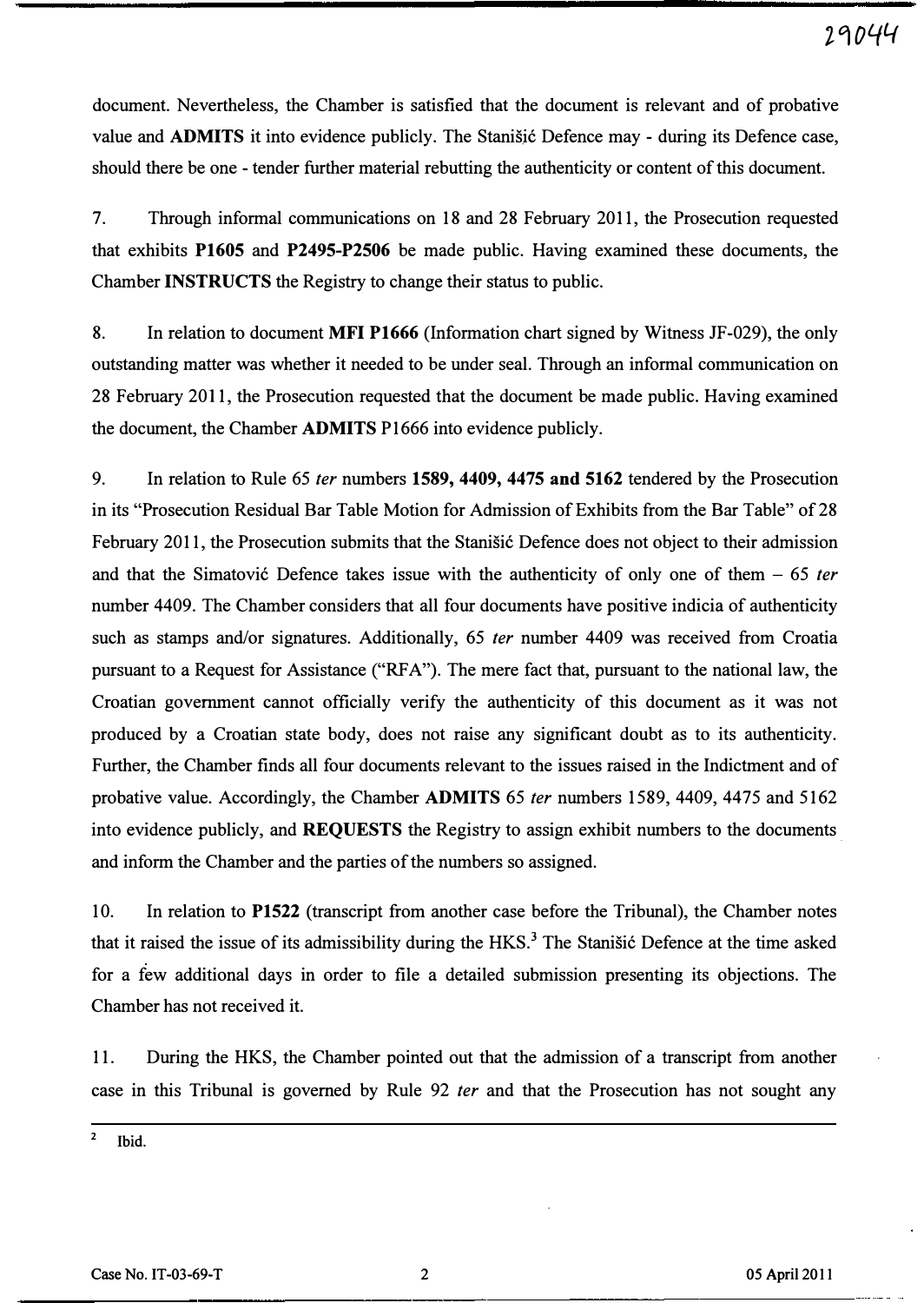attestation from the witness in relation to P1522. In its informal communication of 14 December 2010, the Prosecution clarified that it sought to tender P1522 in its entirety if MFI D122 and MFI D123 were admitted, and otherwise sought to tender selected portions of P1522 to provide context on re-examination of Witness JF-047 based on the cross-examination conducted by the Stanisic Defence. The Chamber notes that it denied admission of MFI D122 and MFI D123 at the HKS,<sup>4</sup> and will therefore consider admission only of the selected portions of transcript. The Chamber considers in this respect that providing context for questions to a witness should normally be done by reading portions of the witness' prior evidence to him or by letting a witness otherwise familiarize himself with such portions. The Chamber therefore DENIES ADMISSION of both P1522 and the selected portions thereof.

12. In relation to document MFI P2127 (Prosecution RFA sent to the Republic of Serbia and response thereto), the Chamber has considered the Stanišić Defence's objections against admission, which appear to rest on the fact that the document contains a lot of irrelevant information.<sup>5</sup> The document's length is not such as to require the Prosecution to only submit portions of it. Furthermore, the document provides some background in relation to exhibit P2126. Accordingly, it may assist the Chamber in giving weight, if any, to exhibit P2126 and the testimony of Witness JF-047. Accordingly, the Chamber ADMITS P2127 into evidence under seal.

13. As previously announced, the Chamber ADMITS into evidence MFIs P2160 and P2161 (Scorpions videos). At the same time, the Chamber INSTRUCTS the Prosecution to create and file a spreadsheet which will assist the Chamber in determining the weight, if any, to be given to the videos. This spreadsheet should contain several columns where the Prosecution identify: (a) time code ranges of the videos, (b) descriptions of what can be seen during certain time code ranges, (c) whether any parts of the videos were played in court and whether any witnesses commented on them, (d) the relevance of what can be seen during certain time code ranges, and finally (e) Defence comments about the descriptions or the relevance.

14. On 18 March 2011, the Prosecution filed its "Prosecution Submission on Scorpions Tmovo Video". It informed the Chamber that due to an error in processing the evidence in the Prosecution's database, the copy of the video tendered as ERN number VOOO-5095 and marked as P2161 was in fact a video under ERN number V000-5181 - a video containing identical footage but

<sup>3</sup> T.11282-11286.

<sup>4</sup>  T. 11279-11282.

T.11290-11291.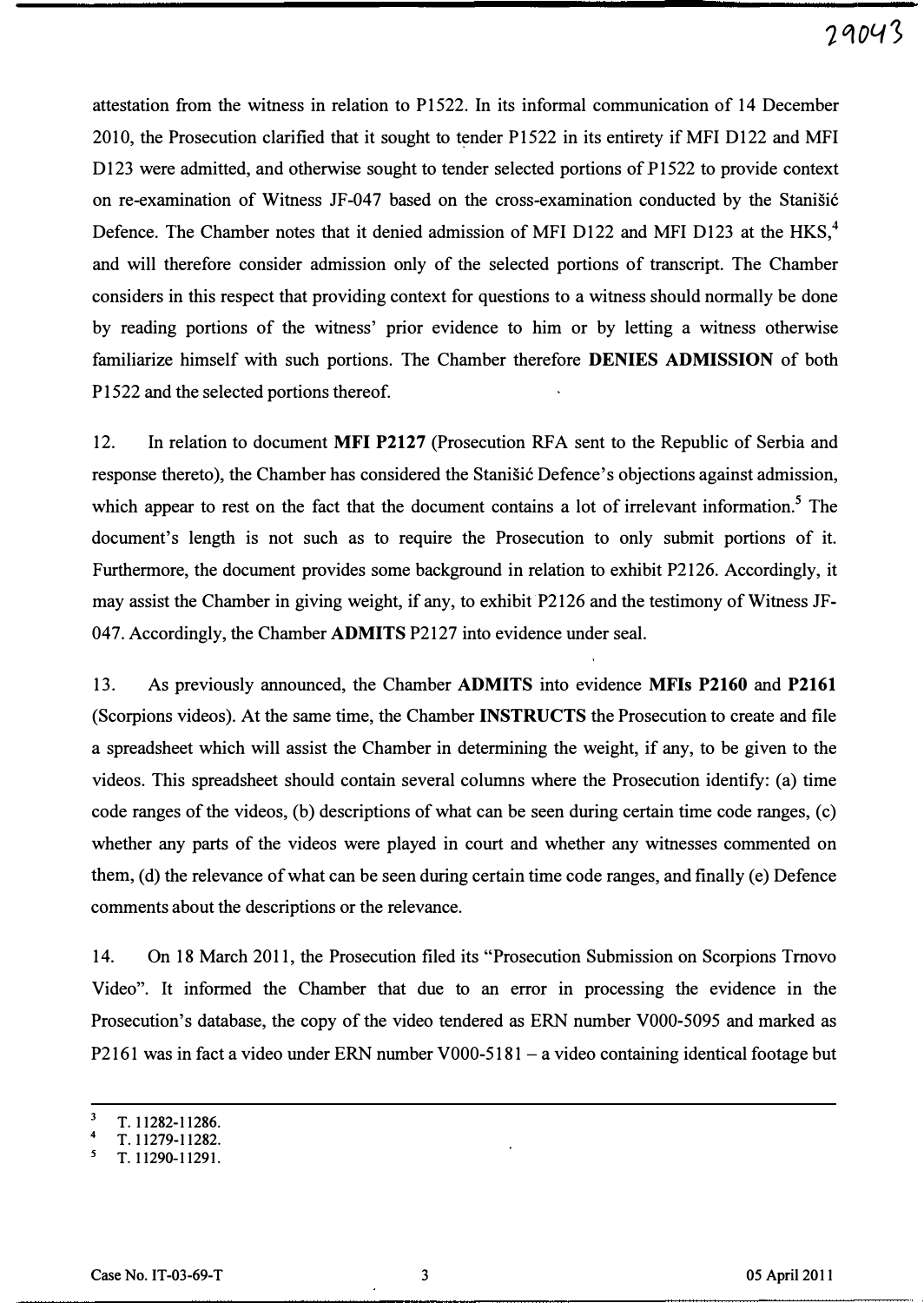# z-q04�

being however approximately 5 minutes shorter than ERN VOOO-5095. The Prosecution therefore seeks admission of the additional footage into evidence from the bar table. Neither the Stanisic Defence nor the Simatovic Defence responded to this submission. The Chamber finds that in order to keep a still from V000-5095 - admitted into evidence as  $D226 - in$  the proper context and to ensure the completeness of the trial record, the additional footage from the actual VOOO-5095 should be admitted into evidence. In order to keep the time codes referred to by JF -024 in his testimony intact, instead of replacing P2161 with a full version of ERN VOOO-5095, the additional footage should be admitted under the separate exhibit number. The Chamber REQUESTS the Prosecution to upload the footage from ERN VOOO-5095 that is missing in P2161 and ADMITS it into evidence publicly, and further REQUESTS the Registry to assign an exhibit number to the additional footage and inform the Chamber and the parties of the number so assigned.

15. In relation to document MFI D3 (Official note of interview with Emil Cakalic), the Prosecution appears to base its objections to admission on the fact that there is more reliable evidence in Čakalić's testimony in the *Milošević* case.<sup>6</sup> While that may be true, the objection touches on a matter of weight rather than admissibility. The Simatovic Defence had chosen to tender only the official note. As for the suggested additional tendering of parts of Čakalić's testimony from the *Milošević* case pursuant to Rule. 92 bis,<sup>7</sup> the Chamber notes that during the Prosecution's case the Defence, not having submitted its witness list, is generally not in a position to tender witness statements pursuant to Rule 92 bis. The Prosecution has not taken any steps, such as seeking an addition to its witness list, to formally tender parts of Čakalić's previous testimony under Rule 92 bis. Accordingly, the Chamber does not consider itself seised of a request for admission under Rule 92 bis. The Chamber ADMITS D3 into evidence publicly.

16. In relation to documents MFIs D60-D66 (medical and other documents concerning Witness Sliskovic), the Chamber considers that the documents may assist it in assessing the weight, if any, to be given to the testimony of the witness. The Chamber finds them relevant and of probative value and ADMITS into evidence D60-D61 and D64-D65 publicly, and D62-D63 and D66 under seal.

17. In relation to document MFI D85 (statement of Edin Garaplija), the Chamber, having been informed by the parties through an informal communication on 14 December 2010 of the provenance of this document, apparently stemming from a trial against Mr Garaplija, and having examined the document, is not satisfied that it meets the requirements of admission under Rule 89

 $^6$  T. 1915.

Joint Submission on Exhibit D3, 15 October 2010, para. 16.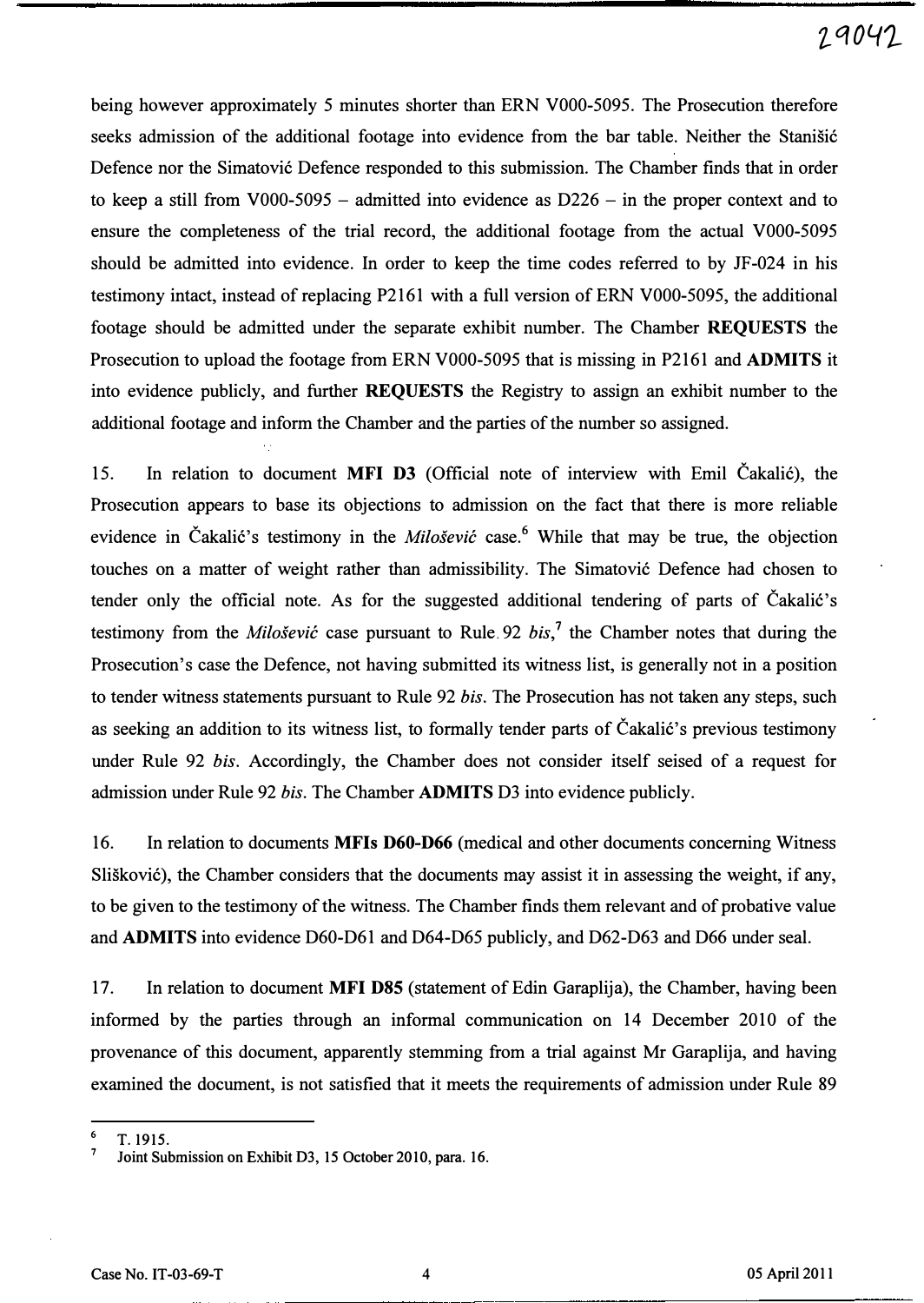(C) at this stage. Accordingly, the Chamber DENIES admission of document D85 without prejudice. The Defence may during its Defence case, should there be one, submit further information on the document's authenticity and re-tender it.

18. In relation to documents MFIs D147-D148 (diaries of Witness JF-057), on 25 January 2011, in an informal communication, the Simatovi6 Defence provided to the Chamber and the Prosecution translations of the excerpts of the diaries it intended to tender. The Prosecution has not raised any objections against admission of the excerpts and only opposed the initial tendering on the basis that the entire diaries should not be admitted due to the partial lack of relevance.<sup>8</sup> The Chamber finds the excerpts to be relevant and of probative value. Accordingly, the Chamber INSTRUCTS the Simatović Defence to upload corresponding excerpts of the BCS diary into eCourt, INSTRUCTS the Registry to replace D147 and D148 with the BCS and English excerpts, and ADMITS into evidence, under seal, the revised versions of D147 and D148.

19. In relation to MFIs D212 and D213 (transcripts from the Scorpions trial), the Chamber has considered the Prosecution's objection to admission of the latter.<sup>9</sup> In its confidential 25 February 2011 "Prosecution Submission in Relation to D213 MFI (Transcript from Scorpions Trial)", the Prosecution challenged the accuracy and reliability of the non-sworn statement by an accused made in proceedings before the third court and recorded in D213. The Chamber finds that the document is an authentic transcript of court proceedings and is relevant to the issues raised in the Indictment. The Prosecution's objection goes to the weight, if any, to be given to this document, rather than to the issue of admissibility as such. At the same time, the Chamber finds that in order to ensure that it is given the full context in which the statement in D213 was made, additional portions of the transcript from the same proceedings – provided by the Prosecution in Annex A to its 25 February 2011 submission - should be admitted into evidence. The Chamber is also satisfied as to the admissibility of MFI D212, which was not objected to by the Prosecution. Accordingly, the Chamber INSTRUCTS the Prosecution to upload the excerpts into eCourt, ADMITS into evidence under seal D212, D213 and the excerpts provided in Annex A to the abovementioned Prosecution submission and REQUESTS the Registry to assign an exhibit number to the excerpts and inform the Chamber and the parties of the number so assigned.

20. In its " Decision on the Prosecution's Second Motion for Admission of Exhibits from the Bar Table" of 10 March 2011, the Chamber deferred its decision on admissibility of 65 ter numbers

<sup>8</sup>  See T. 9492.

<sup>9</sup>  T. 10211-10212.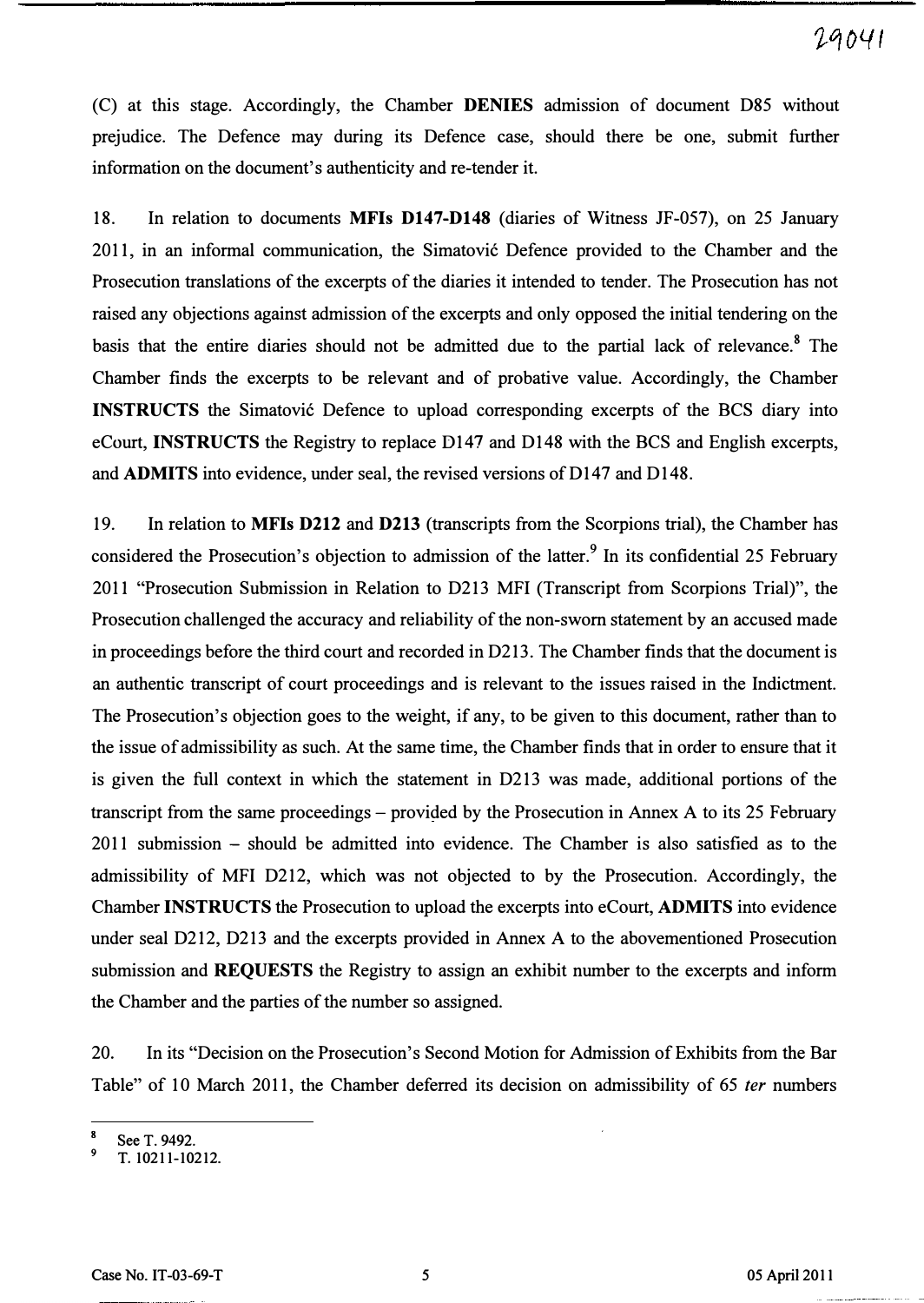109, 742, 5076 and 6084. On 11 March 2011, after a legible copy of 65 fer number 109 was uploaded into e-Court by the Prosecution, the Simatovic Defence withdrew its objection to the admission of this document in its "Simatovic Defence Submission". The Prosecution also uploaded a legible copy of 65 fer number 742 and missing parts of the original BCS version of 65 fer number 6084 into e-Court. The Chamber finds all three documents relevant and of probative value. In relation to 65 fer number 5076, the Chamber notes that it is a duplicate of P2443 and therefore should not be admitted for a second time. Accordingly, the Chamber **ADMITS** 65 *ter* numbers 109 and 742 into evidence publicly and 65 fer number 6084 under seal, pending the resolution of the protective measures requests currently before the Chamber, and REQUESTS the Registry to assign exhibit numbers to the documents and inform the Chamber and the parties of the numbers so assigned.

21. The Chamber notes that in its "Prosecution Reply to Defence Response to Prosecution's Second Bar Table Motion" of 7 February 2011 ("Reply"), the Prosecution submitted that it withdraws its application for admission of 65 *ter* number 5934.<sup>10</sup> However, the Chamber notes that this submission appears to contain an error since the description of this document seems to indicate that the Prosecution meant to withdraw 65 fer number 5928. The Chamber therefore considers the application for admission in relation to 65 fer number 5934 as still pending before it. Noting that the Defence teams do not object to its admission and finding that this document is relevant and of probative value, the Chamber ADMITS 65 fer number 5934 into evidence provisionally under seal, pending the resolution of the protective measures requests currently before the Chamber, and REQUESTS the Registry to assign an exhibit number to the document and inform the Chamber and the parties of the number so assigned.

22. On 22 March 2011, the Prosecution filed its "Prosecution Second Residual Motion for Admission of Exhibits from the Bar Table" seeking admission of 65 fer numbers 1541 and 6076. On 23 March 2011, the Chamber in an informal communication shortened the deadline for filing any responses thereto, setting it to 29 March 2011. Neither the Stanisic Defence nor the Simatovic Defence responded. The Chamber finds these documents relevant and of probative value. Accordingly, the Chamber ADMITS 65 fer numbers 1541 into evidence publicly and 6076 under seal pending the resolution of the protective measures requests currently before the Chamber and

 $10$  See Reply, para. 3, wherein the Prosecution submits that it withdraws its application for admission of item number 244 as described in the chart contained in Annex A to the Reply. 65 ter number 5934 is referred to as item number 244 in Annex A; see p. 141.